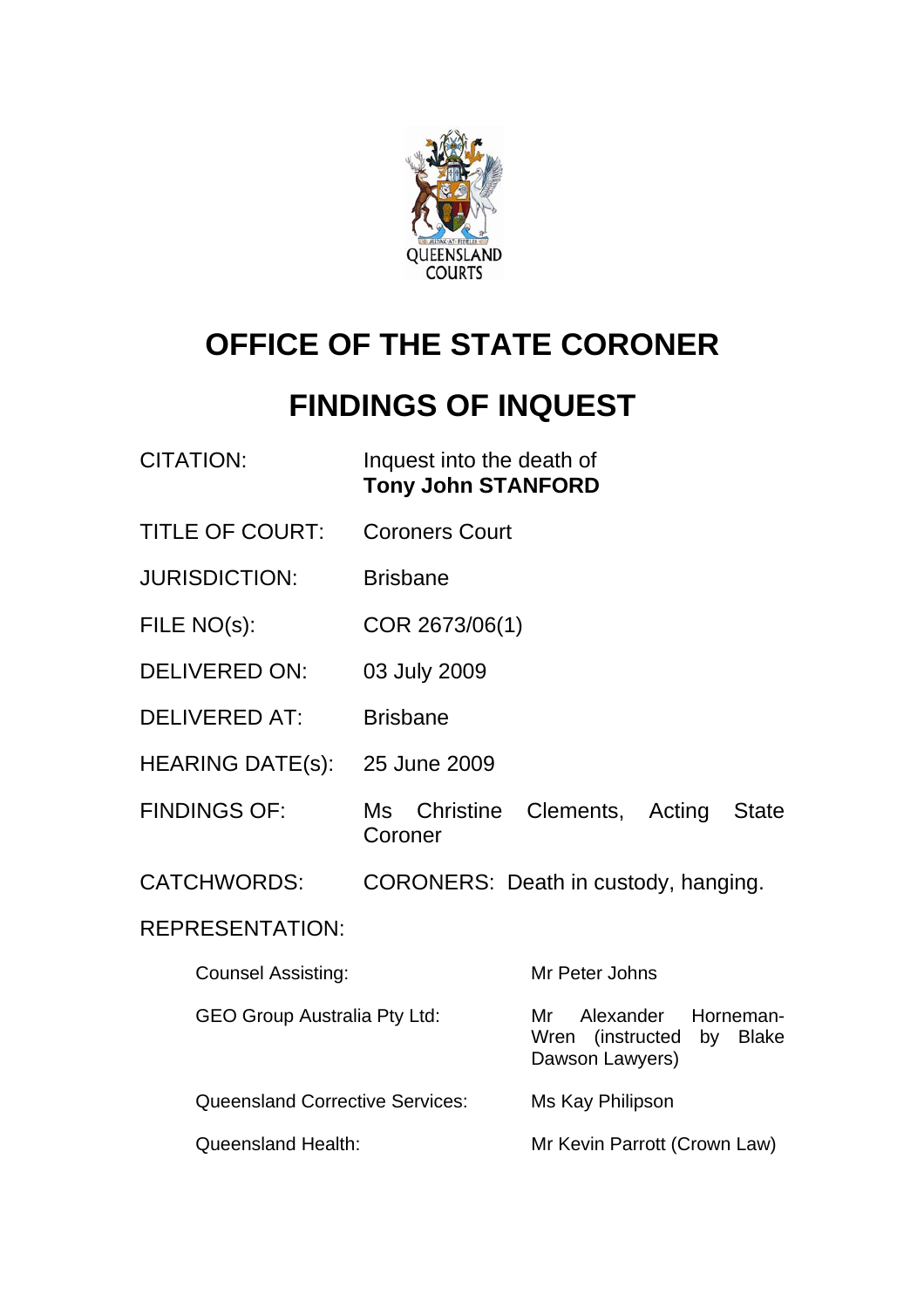The *Coroners Act 2003* provides in s45 that when an inquest is held into a death in custody, the coroner's written findings must be given to the family of the person who died, each of the persons or organizations granted leave to appear at the inquest and to various specified officials with responsibility for the justice system including the Attorney-General and the Minister for Police and Corrective Services. These are my findings in relation to the death of Tony John Stanford. They will be distributed in accordance with the requirements of the Act and posted on the website of the Office of the State Coroner.

# **Introduction**

Tony John Stanford was an inmate at Arthur Gorrie Correctional Centre (AGCC), Wacol when he died there on 19 September 2006. At about 9pm that evening he was discovered hanging in his cell by prison officers. Despite attempts at resuscitation by prison nursing staff, Queensland Ambulance Service officers confirmed Mr Stanford had developed lividity and rigor mortis and further attempts at resuscitation were futile. He was 36 years of age.

At the time of his death Mr Stanford was on a risk management plan requiring him to be observed by staff on a two hourly basis as a result of concerns for his mental health. At the time he was discovered hanging in his cell he had not been checked for about 3½ hours.

Mr Stanford's death was a "*death in custody*"<sup>[1](#page-1-0)</sup> within the terms of the Act and so it was reported to the State Coroner for investigation and inquest.<sup>[2](#page-1-1)</sup>

These findings

- confirm the identity of the deceased man, the time, place and medical cause of his death;
- explain how he died and examine the events leading up to his death;
- examine the actions of AGCC staff in the hours prior to his death and in particular the adherence or otherwise to scheduled observations of the deceased; and
- consider whether the psychiatric and psychological treatment provided to him while in custody and the observation measures put in place as a result of his psychiatric history were adequate.

# **The investigation**

Detectives from the Corrective Services Investigation Unit (CSIU) were advised of the death at 9.20pm and commenced investigation shortly after.

 $\frac{1}{1}$ See s10

<span id="page-1-1"></span><span id="page-1-0"></span><sup>2</sup> s8(3) defines "*reportable death*" to include deaths in custody and s7(2) requires that such deaths be reported to the state coroner or deputy state coroner. S27 requires an inquest be held in relation to all deaths in custody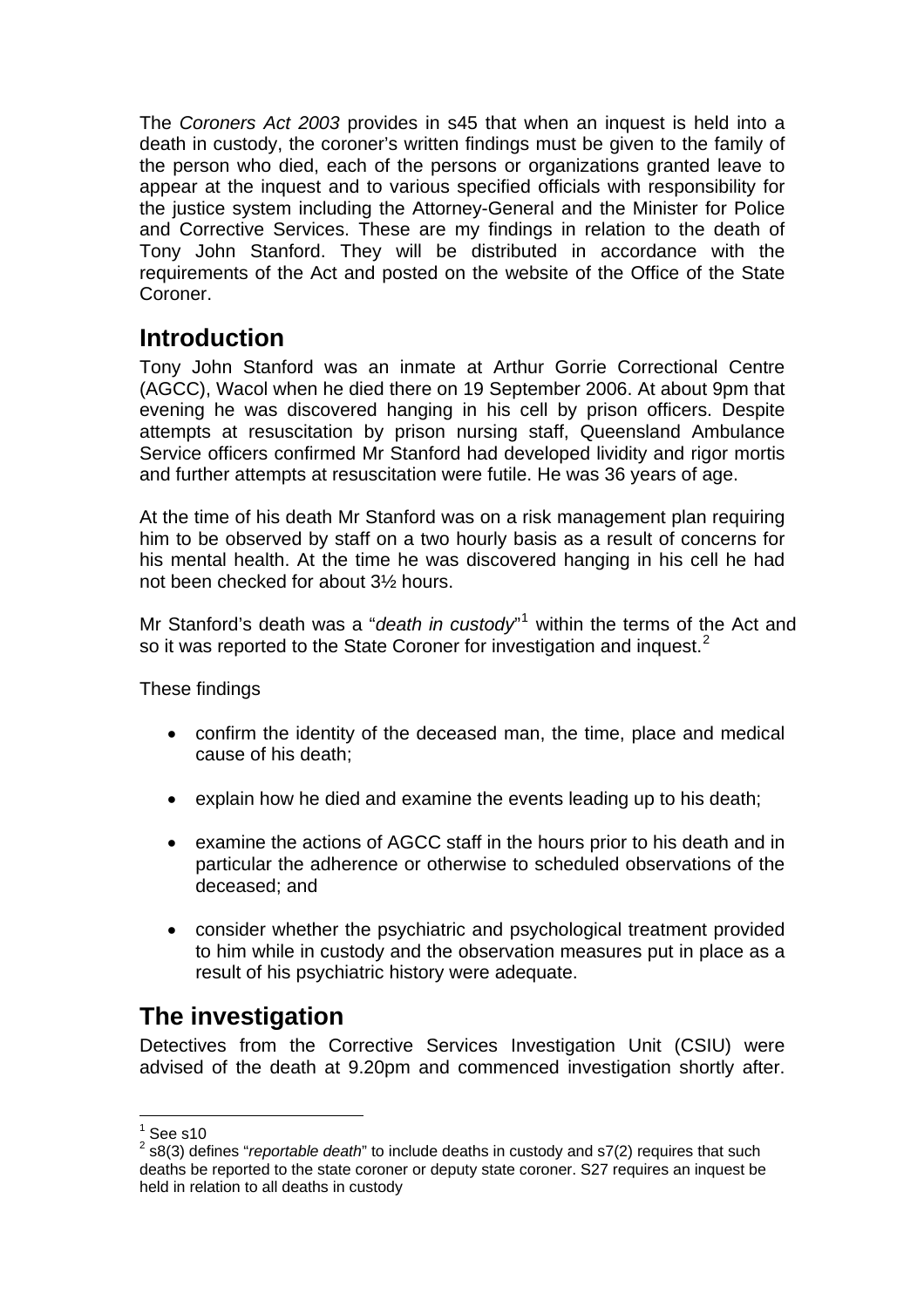Two detectives attended the scene at 10.10pm and coordinated scenes of crime officers and arranged the seizure of exhibits.

Registers, documents and other potential evidence relating to Mr Stanford were taken from the management of the AGCC.

All Corrective Services Officers (CSO's) and AGCC nursing staff having any involvement with Mr Stanford on the day of his death were interviewed and provided statements.

A police photographer attended the scene and a police scientific officer commenced an examination of Mr Stanford's cell; testing for the presence of blood and taking a number of samples. Fingerprint samples were taken from the body and at a later date confirmed to be identical to those held on record for Tony John Stanford.

CSIU detectives conducted interviews with all inmates in Unit W2 regarding their contact with Mr Stanford. CSIU detectives also took a detailed statement from the niece of Mr Stanford, Katrina Stanford, and obtained copies of correspondence between them.

A second investigation was conducted by Queensland Corrective Services. Three inspectors were appointed to investigate Mr Stanford's death pursuant to s294 Corrective Services Act 2006.<sup>[3](#page-2-0)</sup> Nominated staff were interviewed and cell 39 was inspected. The inspectors met with the general manager and with the Investigations Manager for the prison operators, GEO Group Pty Ltd.

The third investigation was by GEO Group Australia Pty Ltd, who commenced an internal investigation which was carried out by their manager of investigations, Richard Laws.

I have found the police investigation in this matter to be extremely thorough and professionally conducted. I thank the members of the CSIU involved and in particular Detective Sergeant Williams for his considerable efforts.

The additional investigations have also been thorough and impartial and assisted the review of the circumstances of Mr Stanford's death.

Where a law enforcement agency is already conducting an investigation, s295(3) of the *Corrective Services Act 2006* provides that an internal investigation need not be carried out into such an incident. To that end it is notable that an internal investigation was nonetheless undertaken and considerable effort made by Mr Laws to identify systemic deficiencies and propose practical solutions. The Corrective Services investigation also identified issues of non compliance with some required procedures and identified actions required to remedy the situation.

<span id="page-2-0"></span> 3 Exhibit C5

Findings of the Inquest into the death of Tony John Stanford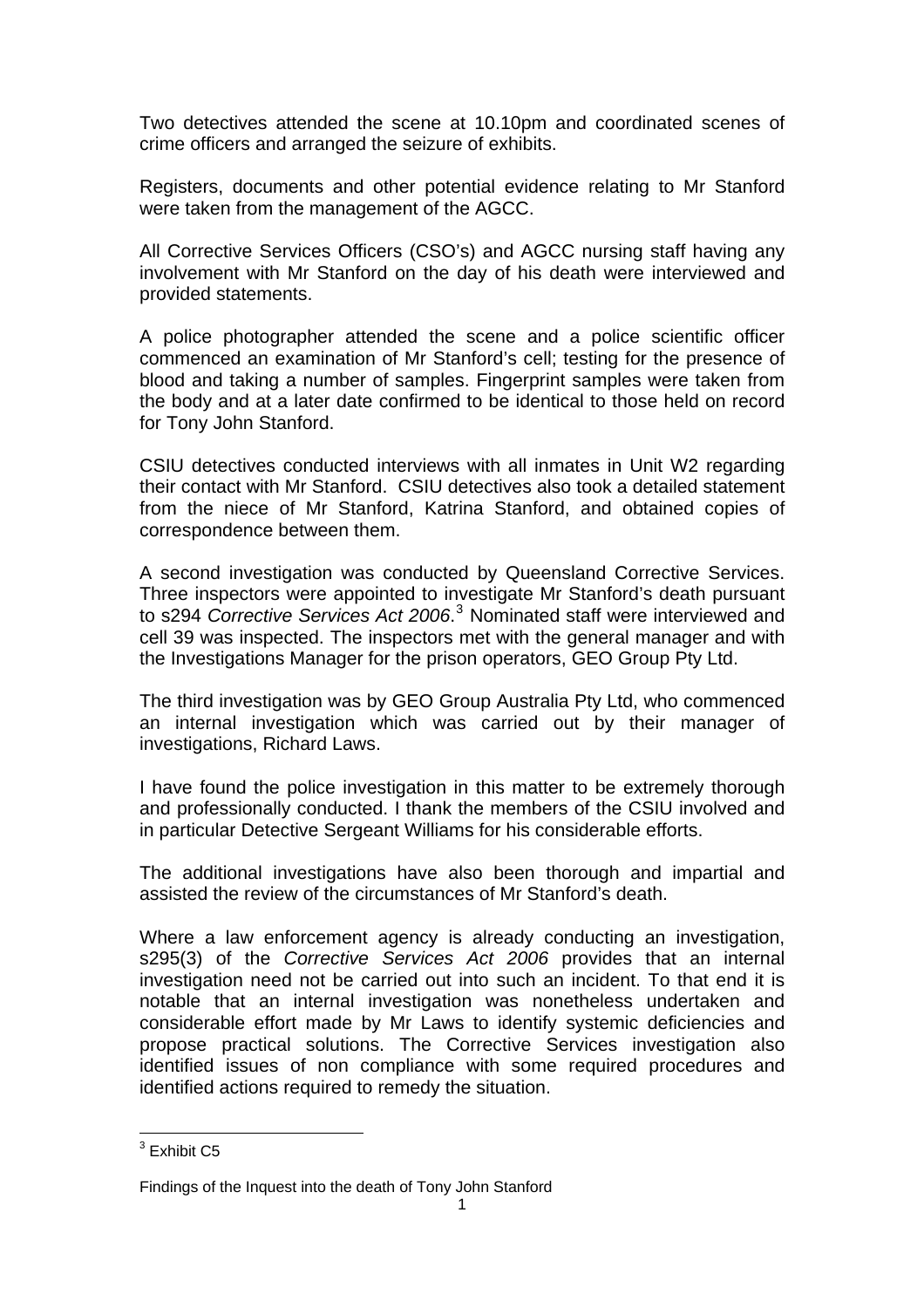# **The inquest**

An inquest was held at Brisbane on 26 June 2009. Mr Johns was appointed as counsel to assist me with the inquest. Leave to appear was granted to GEO Group Australia Pty Ltd (the operator of Arthur Gorrie Correctional Centre); the Department of Corrective Services and the Department of Health.

Mr Stanford's sister and niece were provided with a copy of the police investigation report prior to the inquest and both were advised of the date of the inquest. Neither attended the inquest.

All of the statements, records of interview, photographs and materials gathered during the investigation were tendered at the inquest. The General Manager of Arthur Gorrie Correctional Centre, Mr Greg Howden, gave evidence at the inquest.

I determined that the evidence contained in these materials and the oral evidence heard from Mr Howden were sufficient to enable me to make the findings required by the Act and there was no other purpose which would warrant any further witnesses being called to give oral evidence.

## **The evidence**

I turn now to the evidence. I do not refer to all of the information contained in the exhibits and transcript but I consider it appropriate to record in these reasons the evidence I believe is necessary to understand the findings I have made.

### *Social history*

Tony John Stanford was born on 2 August 1970 in Narrabri, New South Wales. He had an older brother and sister, who were twins named Shane and Roslyn. He was thirteen years younger than his siblings.

In recent years he had lived an itinerant lifestyle in northern New South Wales and southern Queensland, in particular, around the Chinchilla region. He had not been involved in any long term relationships and had no children.

The material available to me shows he had a good relationship with his niece, Katrina, however, had difficult ongoing relationships with his siblings.

### **Imprisonment**

Mr Stanford had no criminal history in Queensland and none of any note in other States or Territories.

He was arrested on 26 May 2006 for the alleged murder of his brother on 23 May 2006 and the alleged attempted murder of his sister on 16 May 2006. He was remanded in custody and arrived at AGCC on 1 June 2006.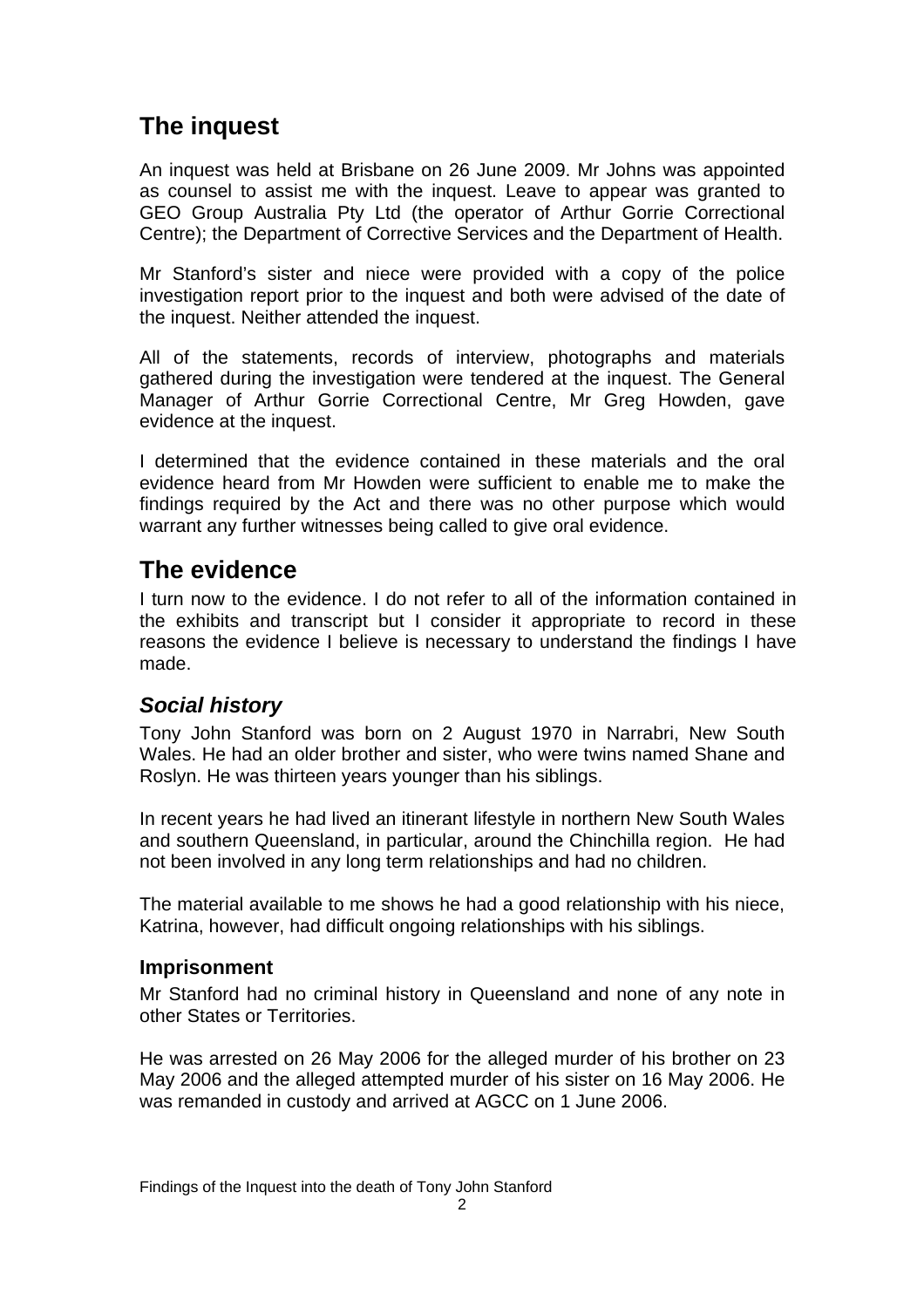### **Health Risk Assessment at time of death**

On arrival at AGCC on 1 June 2006, medical staff interviewed Mr Stanford and referred him for an assessment by a psychiatrist. This was his first period of imprisonment and he had been treated in the past for depression. On arrival at AGCC, his depressed clinical presentation and his history meant he was identified immediately as being at potential risk for suicide or self-harm.

A High Risk Assessment Team (HRAT) consisting of various mental health and medical personnel was responsible for monitoring and assessing Mr Stanford's mental health needs from this time until the time of his death.

A history of his assessments is outlined later in these findings. At all times during the period of custody from 1 June 2006 to 19 September 2006, Mr Stanford was subject to a risk plan that required him to be observed at certain intervals.

Prisoners, the subject of these risk plans, were categorised as either "A", "B" or "C". "A" and "B" category prisoners required observation at least every 60 minutes. These prisoners were subject to 24 hour CCTV monitoring and were usually located in Unit W1.

Category "C" prisoners were those requiring observation every two hours. In relation to these prisoners Mr Laws notes in the GEO report:

"*Two hourly observations were not intended to detect suicide attempts but rather note any deterioration or development of at risk indicators that might warrant review of an at risk management plan".* 

The subsequently appointed General Manager, Mr Greg Howden, interpreted this differently saying two hourly observations were to detect if there was any self harm ideation. It was at the low end of the scale of risk, but still to be considered significant.

As a Category "C" prisoner Mr Stanford was accommodated in Unit W2. This Unit housed prisoners who were predominantly not under observation. Part of the rationale for accommodating Mr Stanford in this Unit was to assist in his reintegration with the general prison population.

Mr Stanford had been a Category "A", "B" and "C" prisoner at different times during his imprisonment. He had been a Category "C" prisoner since 18 August 2006 through until the date of his death.

#### **Events leading up to discovery of the deceased**

On 19 September 2006 Mr Stanford was observed by CSO's at two hourly intervals through the day until 4.30pm. Between 5 and 5.30pm the day shift CSO's commenced "lock-down". During this process, at 5.30pm, CSO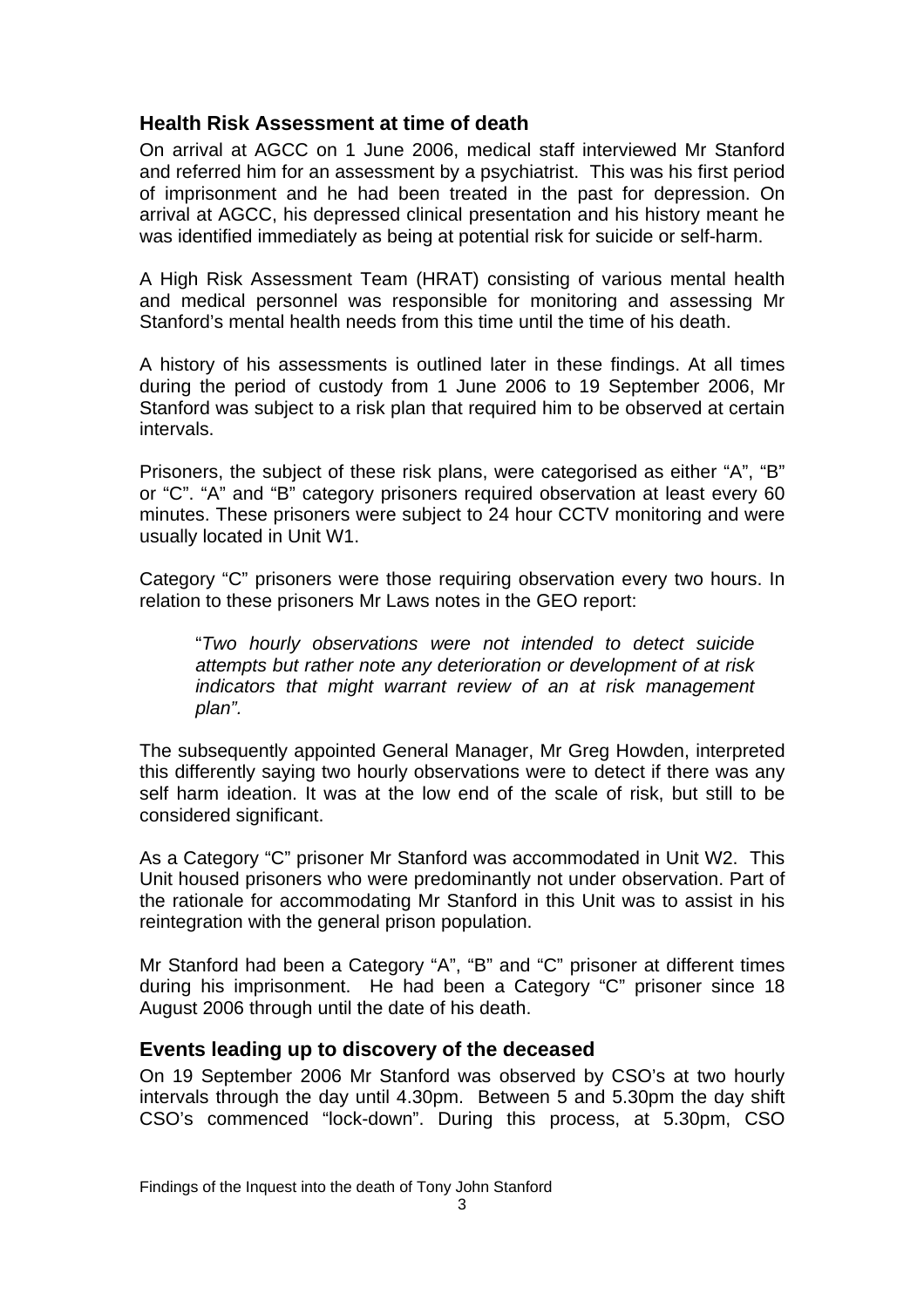Raaymaakers saw Mr Stanford lying, awake, on his bed. This was the last time he was seen alive. The lock-down was completed at 5.45pm.

The nightshift commenced at 6.30pm and six CSO's commenced "rover" duties, which include assisting with movement of prisoners, responding to any incidents, conducting headcounts and conducting "at risk" observations. As a result of various factors examined later in these findings, the first headcount of Unit W2 did not occur until shortly before 9.00pm. The "at risk" observations had been combined as a matter of practice.

At this time CSO Bachmann commenced his headcount on the upper landing of the Unit. On looking into cell 39, where Mr Stanford was accommodated, he observed Mr Stanford against the wall beside the front door. He was in a slumped position that indicated he was hanging. A piece of material could be seen extending from the television shelf to his neck. CSO Bachmann notified CSO Ward who was assisting him in Unit W2. CSO Ward immediately notified a medical emergency via radio and obtained permission from the Corrections Manager to open the cell.

### **Actions of CSO's and medical attention given to deceased**

On entering the cell the CSO's observed Mr Stanford hanging by brown cloth material that had been secured through a hole in the television shelf. CSO Bachmann supported Mr Stanford and raised him while CSO Ward cut him down. CSO Bachmann immediately felt Mr Stanford to be cold and rigid. He was placed on the floor, initially on his knees and then on his back.

At 9.06pm, two registered nurses attended the scene along with the Corrections Manager. The nurses observed that rigor mortis had set in, that Mr Stanford's skin was an ashen colour and that there was a deep impression, about half-an-inch wide, around his neck. A "life pack" monitor was attached and the nurses performed CPR until 9.16pm when QAS officers arrived. At no time during this process did Mr Stanford display any signs of life. QAS officers declared an obvious death within minutes of arrival and resuscitation attempts ceased.

The top floor of Unit W2 in the vicinity of cell 39 was immediately cordoned off and a running sheet kept in relation to all activity around the scene.

### *The investigation findings*

The investigating officer concluded that sometime after 5.30pm on 19 September 2006 Mr Stanford had utilised a homemade noose which had been made by tearing his prison issued sweatshirt into strips. This was attached to the television shelf through a hole with a 2cm diameter. A thorough search of the cell revealed no instrument that had obviously been used to create the hole. The cell was last searched on 10 September according to a register of cell searches.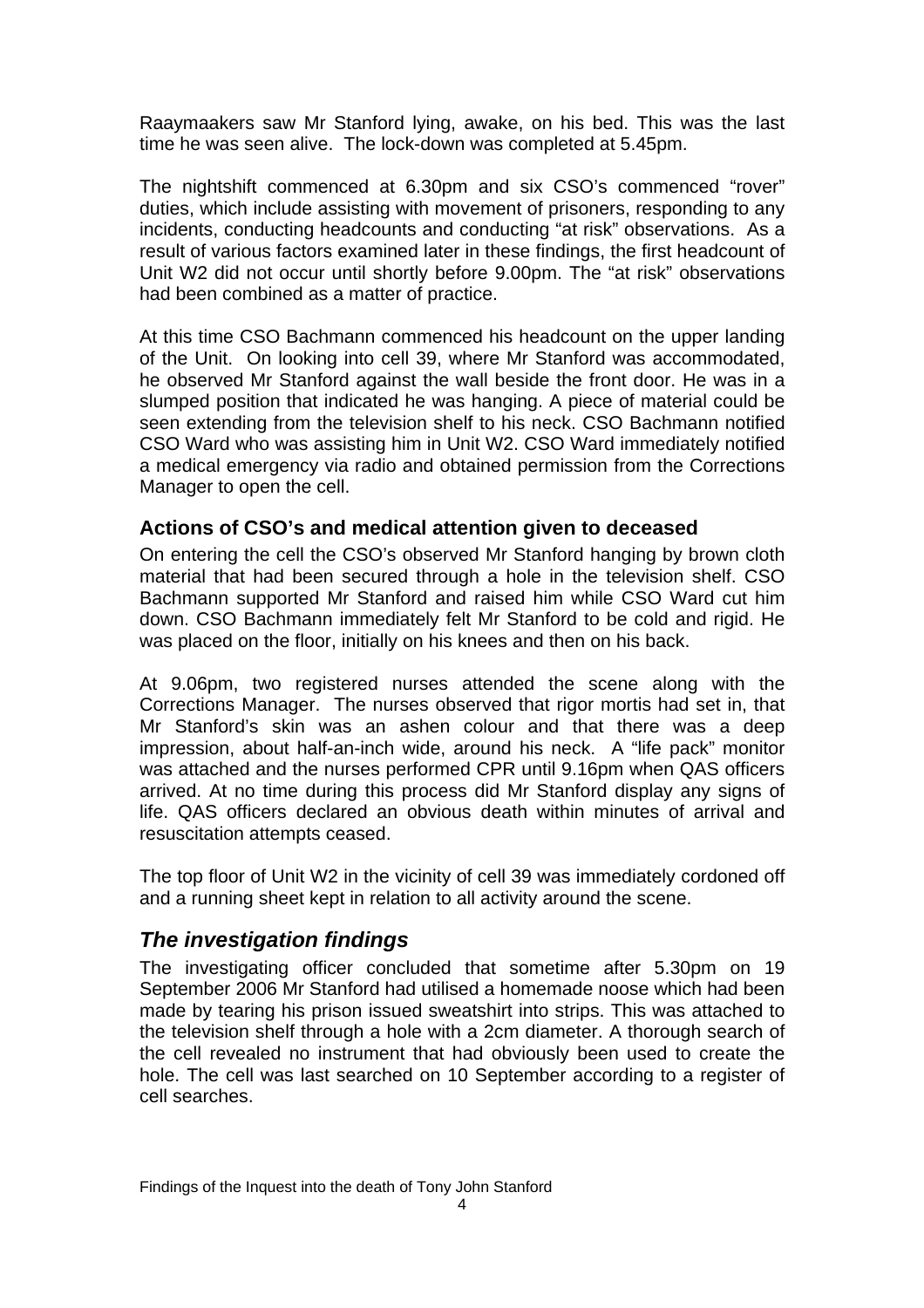It was established that no other persons could enter Mr Stanford's cell after lockdown without the Master cell door key.

There was no evidence at all to suggest the involvement of another person in the death of Mr Stanford. The issue of the apparent failure to comply with the "at risk" observation schedule is properly identified by the investigating officers and I will deal with this later in these findings.

It is suggested by the investigating officer that "*there were no concerns raised by either Stanford or any other inmate to correctional staff at AGCC regarding Stanford's demeanour on the date of his death".* I accept that this was so in relation to other inmates however, do not accept that the demeanour of Mr Stanford on the day presented 'no concerns'. The evidence shows the observation made that morning was - "poor clinical presentation, withdrawn and depressed".

The psychologist Julia Smith who saw him that day noted:

*"Reported feeling 8/10, (where "1" equals depressed and 10 is not depressed.."* 

However, the report went on to state;

*"Presents as calm and quiet. Denied current suicide or deliberate self harm ideation and denied current concerns. Reports adequate support and reports adequate future orientation. Maintain due to poor clinical presentation – withdrawn and limited in range of disclosure."* 

To put this in context, this assessment was not new or unusual but rather a continuing assessment consistent with previous observations which continued the requirement for two hourly observations. There were no signs recorded of elevated risk on the day he died.

### *The autopsy*

On 20 September 2006 an autopsy examination was carried out on the body of Mr Stanford by Dr Olumbe, an experienced forensic pathologist.

Dr Olumbe found injuries consistent with hanging namely:-

*'…a furrowed abrasion around the neck, congestion of the skin on the face and neck, and bilateral fractures of the superior horns of the hyoid bone (U-shaped bone in the upper part of the front of the neck).'*

He found evidence of coronary atherosclerosis, however, formed the opinion that this did not contribute to the death given the severity of the neck injury.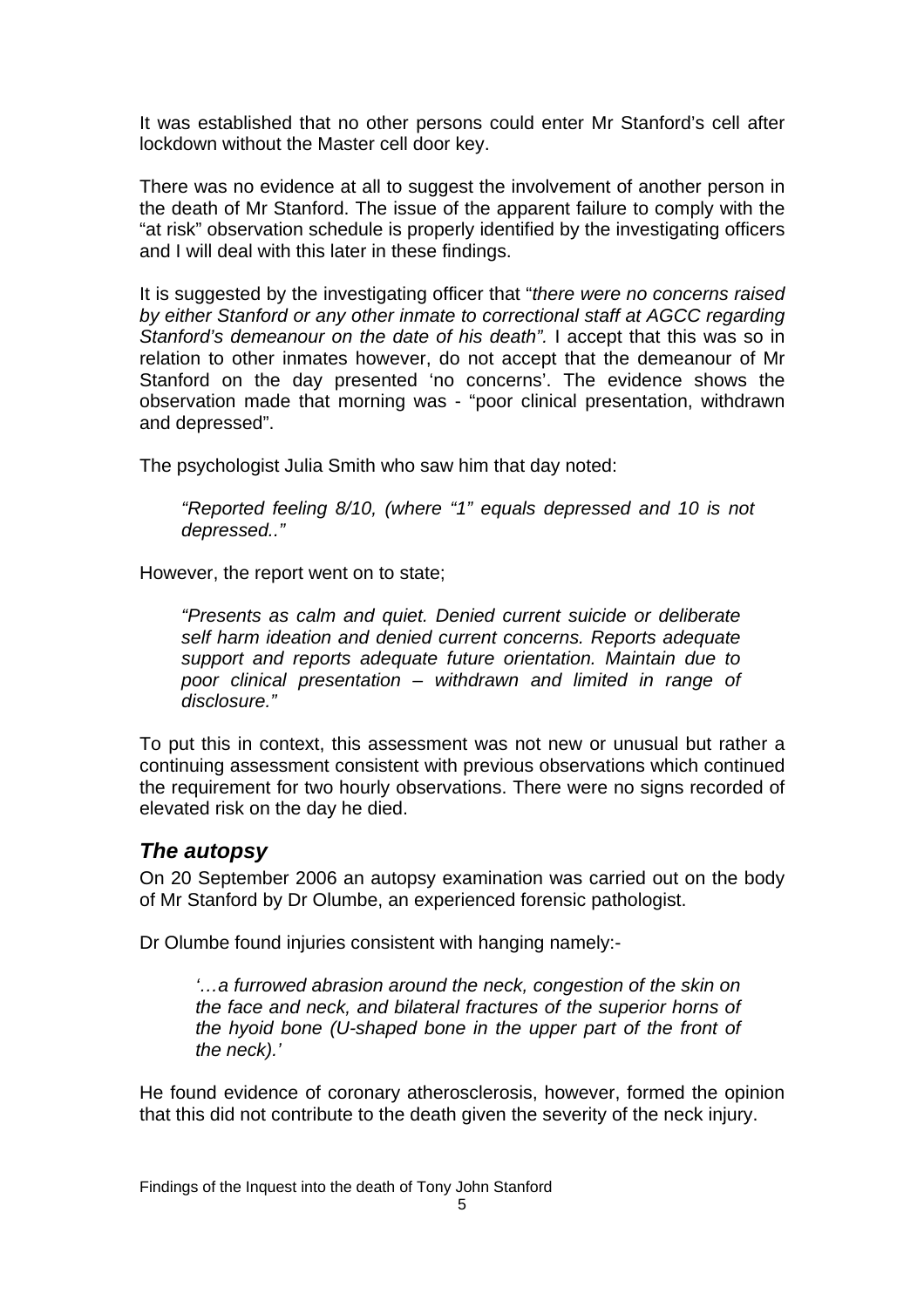Minor healing bruises on the skin of the chest were identified; these being consistent with the application of mild to moderate blunt trauma. He found no other injuries that may have contributed to the death and consequently listed hanging as the cause of death.

Analysis of blood samples taken from the deceased during the examination did not reveal the presence of any drugs or alcohol.

## **Findings required by s45**

I am required to find, as far as is possible, who the deceased was, when and where he died, what caused the death and how he came by his death. I have already dealt with this last issue, the manner and circumstances of the death. As a result of considering all of the material contained in the exhibits and the evidence given by witnesses at the inquest I am able to make the following findings in relation to the other aspects of the death.

| Identity of the deceased - | The deceased person was Tony John<br>Stanford.                                                                                                                                                                                                                                                                                                                                                                                  |  |
|----------------------------|---------------------------------------------------------------------------------------------------------------------------------------------------------------------------------------------------------------------------------------------------------------------------------------------------------------------------------------------------------------------------------------------------------------------------------|--|
| Place of death $-$         | He died at Arthur Gorrie Correctional Centre<br>at Wacol in Queensland.                                                                                                                                                                                                                                                                                                                                                         |  |
| Date of death $-$          | Mr Stanford died on 19 September 2006                                                                                                                                                                                                                                                                                                                                                                                           |  |
| How Mr Stanford Died -     | At an unknown time presumed to be after 10<br>September 2006 Mr Stanford gouged a hole<br>through the shelf unit in his cell. The tool he<br>used was not identified or discovered.<br>Mr Stanford created a noose by ripping<br>prison issue clothing and threaded this<br>material through the hole to secure the<br>noose. On 19 September 2006 he used this<br>noose to deliberately hang himself causing<br>his own death. |  |

**The Cause of Death** – Hanging

### **Concerns, comments and recommendations**

Section 46 provides that a coroner may comment on anything connected with a death that relates to public health or safety, the administration of justice or ways to prevent deaths from happening in similar circumstances in the future.

I find that staff at the AGCC followed death in custody and medical emergency protocols on finding Mr Stanford hanging in his cell. I accept the finding of the investigating officers that they did all in their power to provide assistance to and attempt resuscitation of the deceased. I find that QAS officers acted appropriately and professionally albeit in their limited role. As such I make no comments in relation to this aspect of the incident.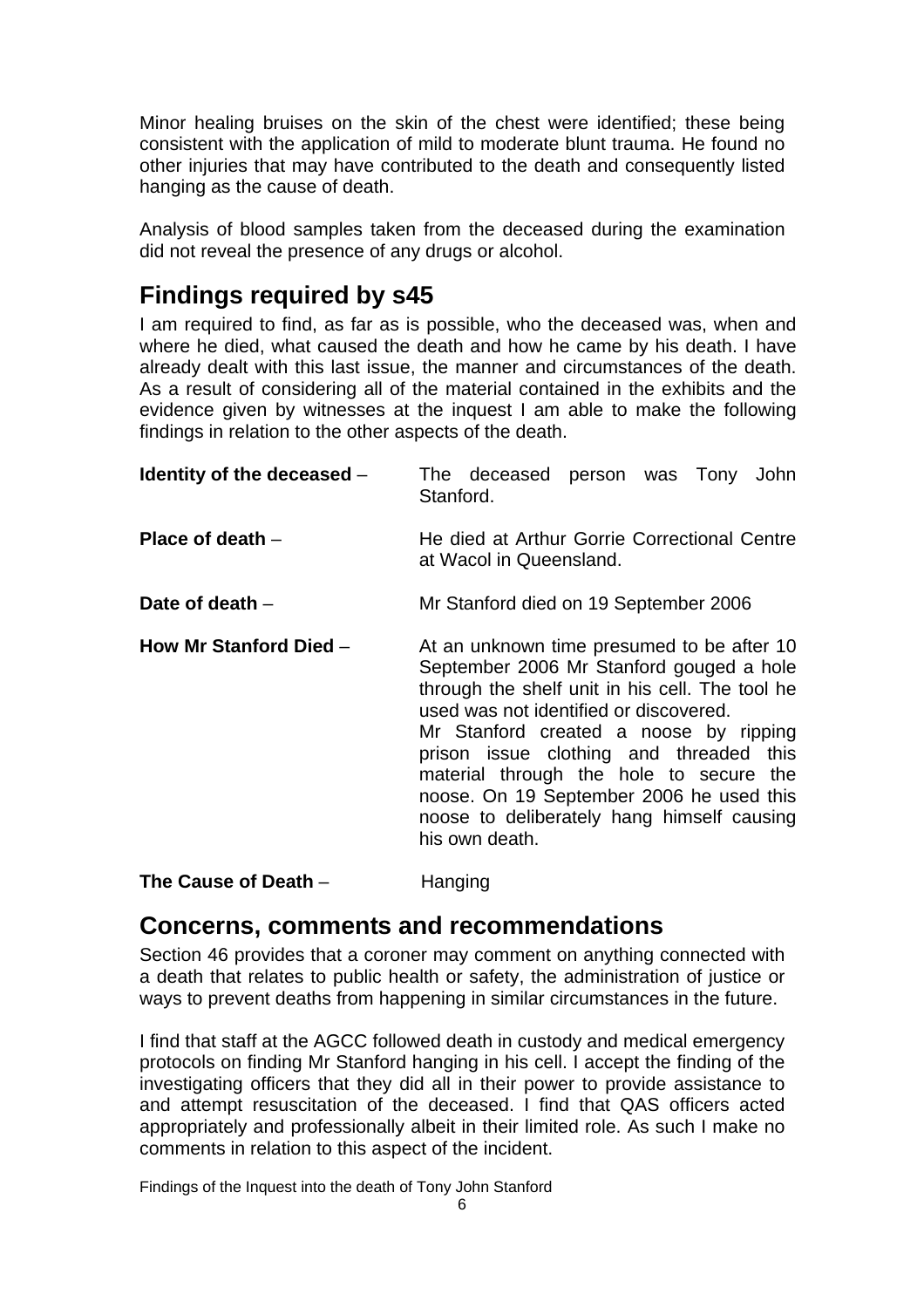There are two main areas of concern arising from the events surrounding Mr Stanford's death. These are:

#### 1. **Mental Health treatment:**

Whether the decision by the Health Risk Assessment Team, to decrease observations of Mr Stanford to two hour intervals, was appropriate given his history and presentation. In particular whether the decision not to accommodate him in a cell under 24hr CCTV (for prisoners on one hourly observations or less) was one no reasonable professional could have made in the circumstances; and

### 2. **Monitoring by AGCC staff:**

The failure of Corrective Service Officers to ensure that these observations were in fact made; Mr Stanford not having been observed between 1730hrs and 2100hrs on the day in question.

### *Psychiatric Treatment*

I will briefly outline a history of the assessments and risk management strategies put in place for Mr Stanford.

### **Initial Assessment and Psychiatric History**

Mr Stanford was initially assessed as an 'At Risk' inmate and as such was assigned a High Risk Assessment Team. Shortly after an initial assessment, and the failure of Mr Stanford to attend a psychiatrist appointment, he was placed on 15 minute observations. After failing to attend a second appointment on 14 June 2006 he was placed on 10 minute observations.

Records note that his poor clinical presentation (to other medical and mental health staff that had seen him), an apparent history of depression and the fact it was his first time in custody, all weighed in favour of regular observations.

Over the following months Mr Stanford disclosed a history that included the prescription of anti-depressant medication and an attempted suicide in 1995 or 1996.

#### **Health Risk Assessments**

Mr Stanford was assessed on a regular basis by psychologists, psychiatrists and nursing staff. Over the following months his demeanour was constantly noted as being withdrawn or depressed although he consistently denied any suicidal or deliberate self harm ideations.

On 23 June 2006 his observations were reduced in regularity to 60 minute intervals. This time interval remained in place through a series of further assessments over the following four weeks.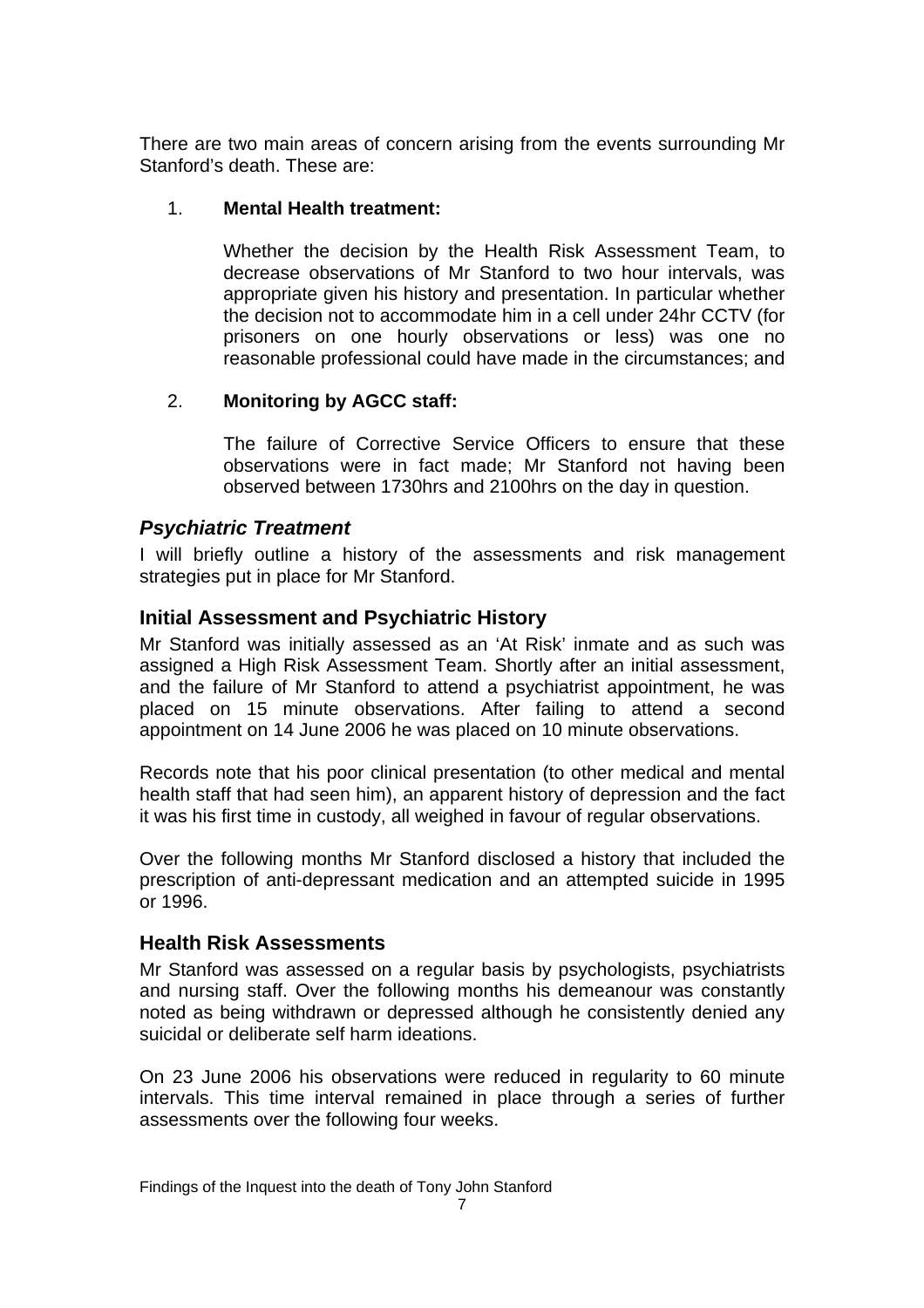### **Attempted Suicide**

At 8:30am on 18 July 2006 Mr Stanford was escorted to the AGCC medical centre following what was reported to be an attempted suicide.

Mr Stanford told CSO's he had made a noose from his shirt and placed it around his neck, however, the noose snapped before it could take effect. The incident was not witnessed; however, a superficial red mark was visible on Mr Stanford's neck. He told staff the reason for the attempt was boredom and being 'sick of it all'.

According to the review by Queensland Corrective Services a QCS Incident Report should have been submitted concerning this incident but was not submitted. It is also of significant concern there was apparently no search of his cell conducted after this incident.

### **Further Health Risk Assessments**

As a result of this incident Mr Stanford was kept in the medical centre and placed under observation every 10 minutes for three days.

On 21 July 2006 these observations were reduced to intervals of 15 minutes and Mr Stanford allowed to return to Unit W1 during the day.

A further assessment was carried out on 27 July 2006 and 15 minute observations were maintained.

On 3 August 2006 the HRAT approved a recommendation to change observations back to 60 minute intervals. Mr Stanford told staff he was feeling '*pretty good*' and he had no thoughts of suicide or self harm.

On 17 August Mr Stanford had a consultation with a psychiatrist who noted there were, in his view, '*no identifiable risk concerns*'.

On 18 August 2006 Mr Stanford was re-categorised as a 'C' risk and observations were reduced in regularity to once every two hours. He moved thereafter to Unit W2 where there was no facility to monitor him via CCTV.

On 5 September 2006 Mr Stanford was assessed by a psychologist and it was recorded Mr Stanford commented that he wished his suicide attempt 6 weeks earlier had been successful.

### **Final interview with psychiatrist and psychologist**

The following day, 6 September 2006, Mr Stanford saw a psychiatrist and presented as having '*no obvious risk for deliberate self harm or homicide*'. Mr Stanford made it clear he did not wish to continue with psychiatric treatment and did not arrange to see a psychiatrist again before his death. The notes from this consultation refer to Mr Stanford having no '*identifiable or treatable condition*'.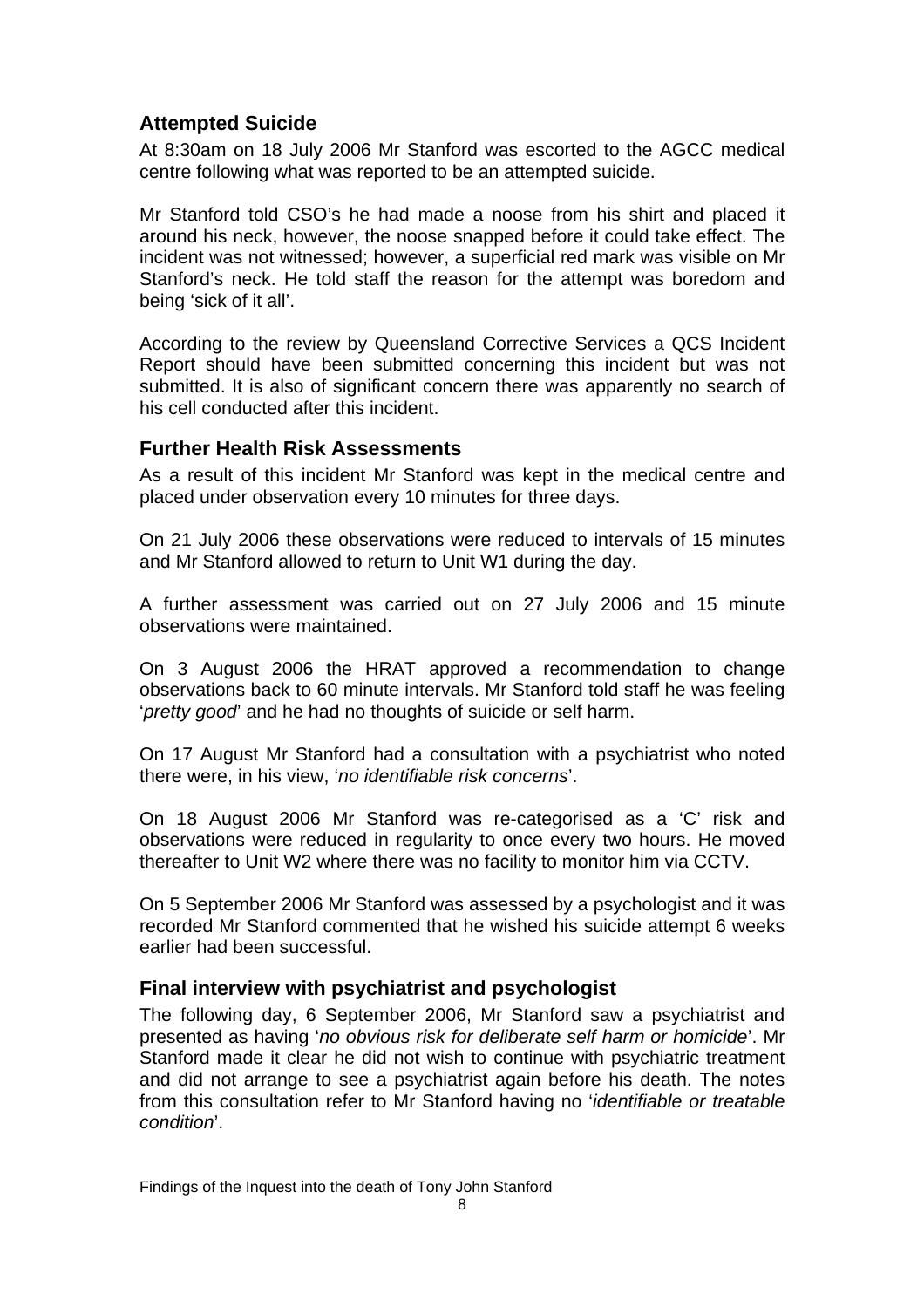On the morning of 19 September 2006 Mr Stanford was questioned by a nurse in regard to his general health status. During this routine check it is noted Mr Stanford exhibited a depressed demeanour.

A psychologist Julia Smith then saw him and recorded the comments outlined earlier in these findings.

A recommendation was made to continue 2 hour observations.

### **Conclusion**

I am of the view the handling of Mr Stanford's condition and the safety measures put in place up until at least 4 September 2006 were not only reasonable but entirely appropriate, and even cautious.

There was concern when Mr Stanford expressed on 5 September that he wished his earlier attempt to suicide had been successful. He was, referred to a psychiatrist the following day and on both days denied thoughts of suicide or self harm.

It is also clear Mr Stanford presented as depressed on the morning of his death. I accept though this had often been the case throughout his period of custody.

Mental health professionals have a difficult task in assessing a patient's risk of suicide, particularly if the person is trying to conceal his intention. A meaningful assessment of risk cannot merely rely on a patient's denial of thoughts or plans of suicide. Indeed the psychologist's decision to persist with the two hourly observations reflects a level of concern noted due to the disparity between Mr Stanford's stated mood at 8/10 and his physical presentation and ability to interact. The assessment indicated he was withdrawn and limited in his range of disclosure.

The issue to be determined is whether a properly qualified mental health professional could reasonably have decided it was appropriate to maintain observation intervals of 120 minutes given all the information available from 5 September to 19 September 2006. In my view this was a reasonable decision.

The history of suicide attempts, demeanour and references to wishing the attempt on 18 July 2006 had been successful would clearly point towards more regular observations. Against this, however, is the fact Mr Stanford's presentation appears to have been consistent over his period of custody; he consistently denied suicidal ideations, and by 19 September 2006 he had been on two hour observations for over a month without incident. The two people known to have had conversations or corresponded on a personal level with Mr Stanford, Katrina Stanford and Ricky Lee Van Zwieten picked up no suggestion or hint of suicidal intention.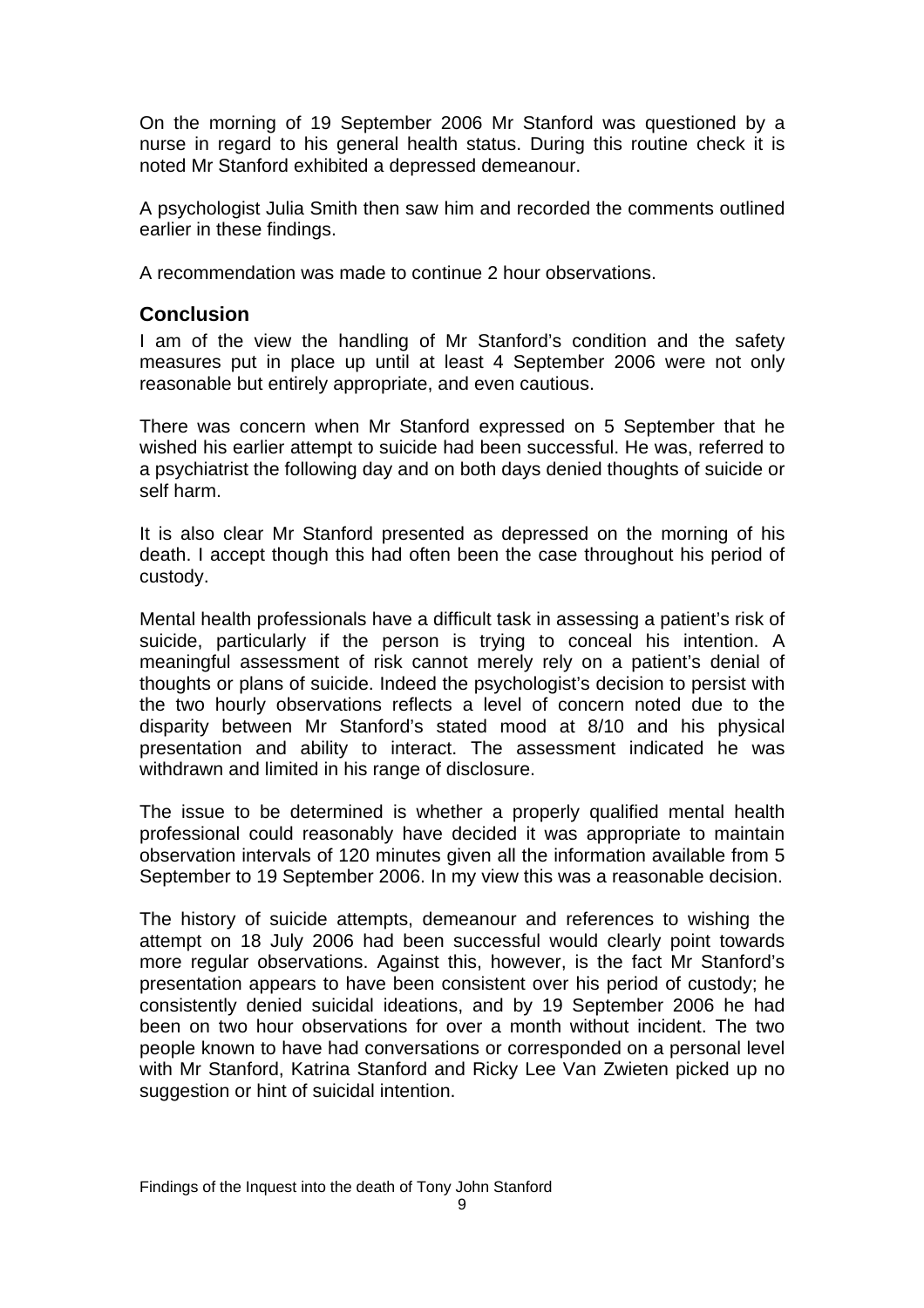The assessments carried out on Mr Stanford were extremely regular and in my view the mental health care available to him was satisfactory. I am satisfied the risk analysis systems in place at the time of Mr Stanford's death were appropriate. It was reasonable for the staff on Mr Stanford's HRAT to have taken the decisions they did and as such I do not make any recommendations under s46 of the Act on this issue. I also note the regime of supervision of those considered at risk of self harm has been reviewed and evolved since the time of Mr Stanford's' death. A multi disciplinary Risk Assessment Team with greater involvement of psychologists has replaced the previous High Risk Assessment Team.

Those prisoners with the highest assessment of risk are housed in the medical unit and are subject to continuous or 15 minute observations. Those requiring 30 minute or 60 minute observations are located in W1. Low risk prisoners requiring two hourly observations are housed in Unit W1 overnight but can be integrated within other areas of the prison during the day, while still being subject to two hourly observations by officers tasked with this responsibility.

#### **Monitoring of the deceased**

It is clear the observation watch logs completed in relation to Mr Stanford did not comply with the two hourly requirement set by his HRAT; this was accepted by the AGCC's own internal report, the Qld Corrective Services Report and the Corrective Services Investigation Unit report.

Following the death of Mr Stanford a detailed audit was carried out on all observation logs. These found strict compliance for Category "A" and "B" prisoners and compliance for Category "C" prisoners during the day shift. The audit showed non-compliance for night shift which: -

"*was not isolated to observations conducted on the deceased. In particular the audit confirmed that it was not uncommon for the first observation to be conducted between 2 and 3 hours after lock-away*".

The evidence reveals at the time of Mr Stanford's death there was a systemic defect in the adherence to observation schedules for Category "C" prisoners. This was limited to the period from lock-down (carried out by the day shift) to the first headcount performed by officers on night shift.

I accept that observations at other times were carried out appropriately. There is documentary evidence to show that, for instance, the observation requirements for Mr Stanford were diligently passed on to relevant court and watch house staff when Mr Stanford was to be transported for court appearances.

There were 4 reasons identified by the various investigators as to why the problem had developed:-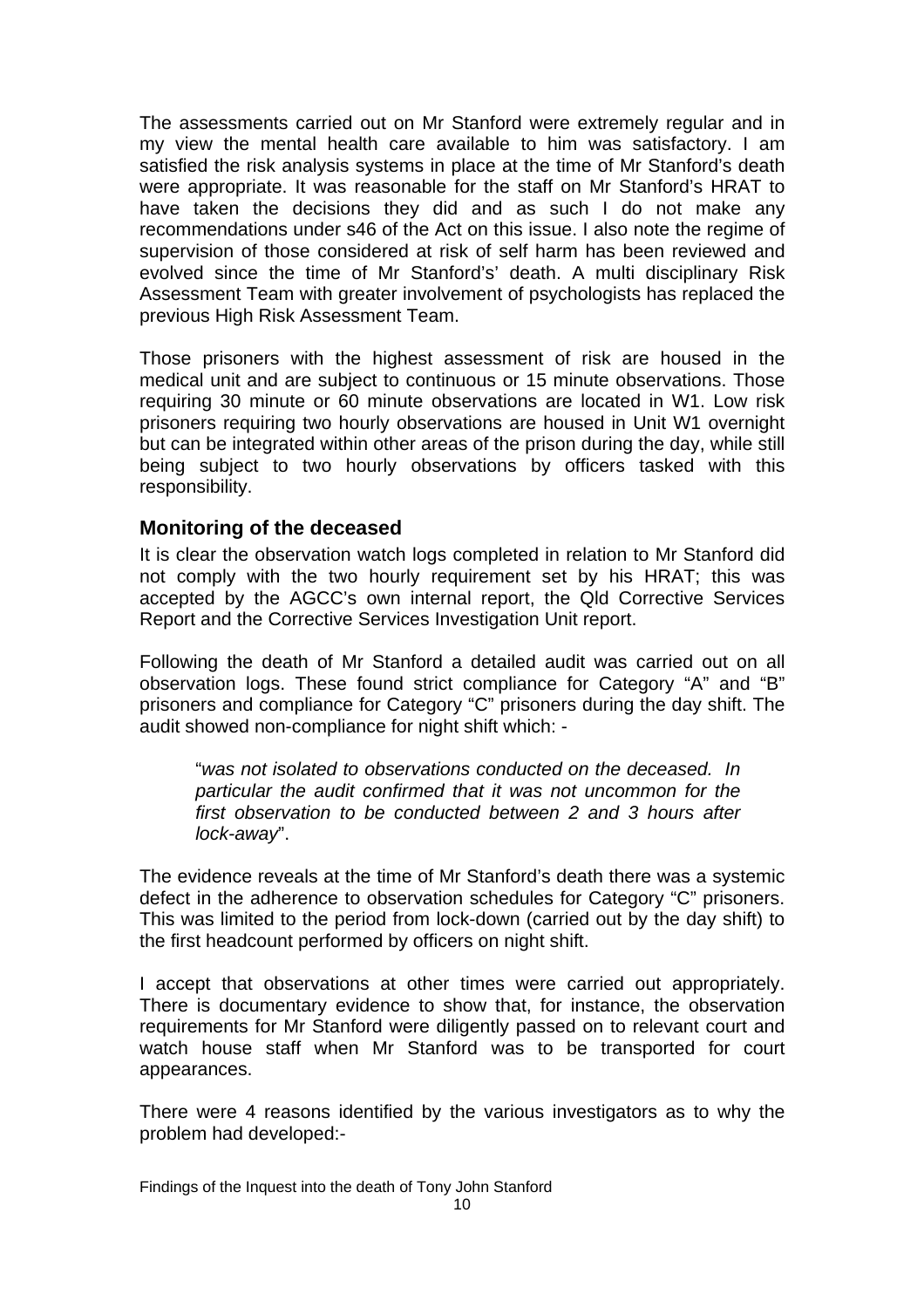- 1. **Timing of lock-down** day shift officers had commenced the practice of locking down prisoners at around 5.30pm each day which was earlier than envisioned by those setting observation schedules. One of the reasons for this was the requirement that the Correctional Manager certify that all accommodation unit and cell doors were secure. This involved a time consuming amount of reporting from each unit. As a result this naturally extended the time between lock-down and the first observation of nightshift.
- 2. **Identification of Category "C" prisoners**  the location of Category "C" inmates was not communicated to the oncoming night shift personnel as part of their shift briefing. There was, therefore, no capacity for those officers to know the whereabouts of such prisoners until the first headcount was carried out. This meant the first observation of the Category "C" prisoners in the evening occurred during the course of the first headcount rather than as a prioritised specific observation of a prisoner identified to be at elevated risk of self harm..
- 3. **Impact of late reception returns** The "creep" in lock-down times referred to in issue 1 exacerbated the problem of late arrivals at reception. Any prisoner arriving after lock-down was unable to be transferred to their cell by reception staff. Instead a practice developed of transferring them to the medical unit regardless of whether they required medical assessment. They would then be taken from there by staff on roving duties. On 19 September 2006 there were 15 such prisoners even though only 8 required medical processing. This delayed the first headcount of the evening.
- 4. **Other incidents** On the evening of 19 September 2006 an altercation took place between two prisoners in the medical unit. This was properly reported and documented. The attendance of CSO's to deal with this incident was another reason delaying the first headcount by the night shift.

#### **Procedures adopted to address monitoring problem**

I am advised and accept that measures have been put in place to address each of these issues. These are as follows:

- 1. Responsibility for certifying units as being secure has now returned to unit officers. Routine orders have been amended to ensure that no unit lock-down commences before 5.45pm.
- 2. Written instructions were issued requiring all prisoners subject to HRAT (now RAT) observation requirements be listed and the list be handed to the Correctional Manager Operations by 4pm daily.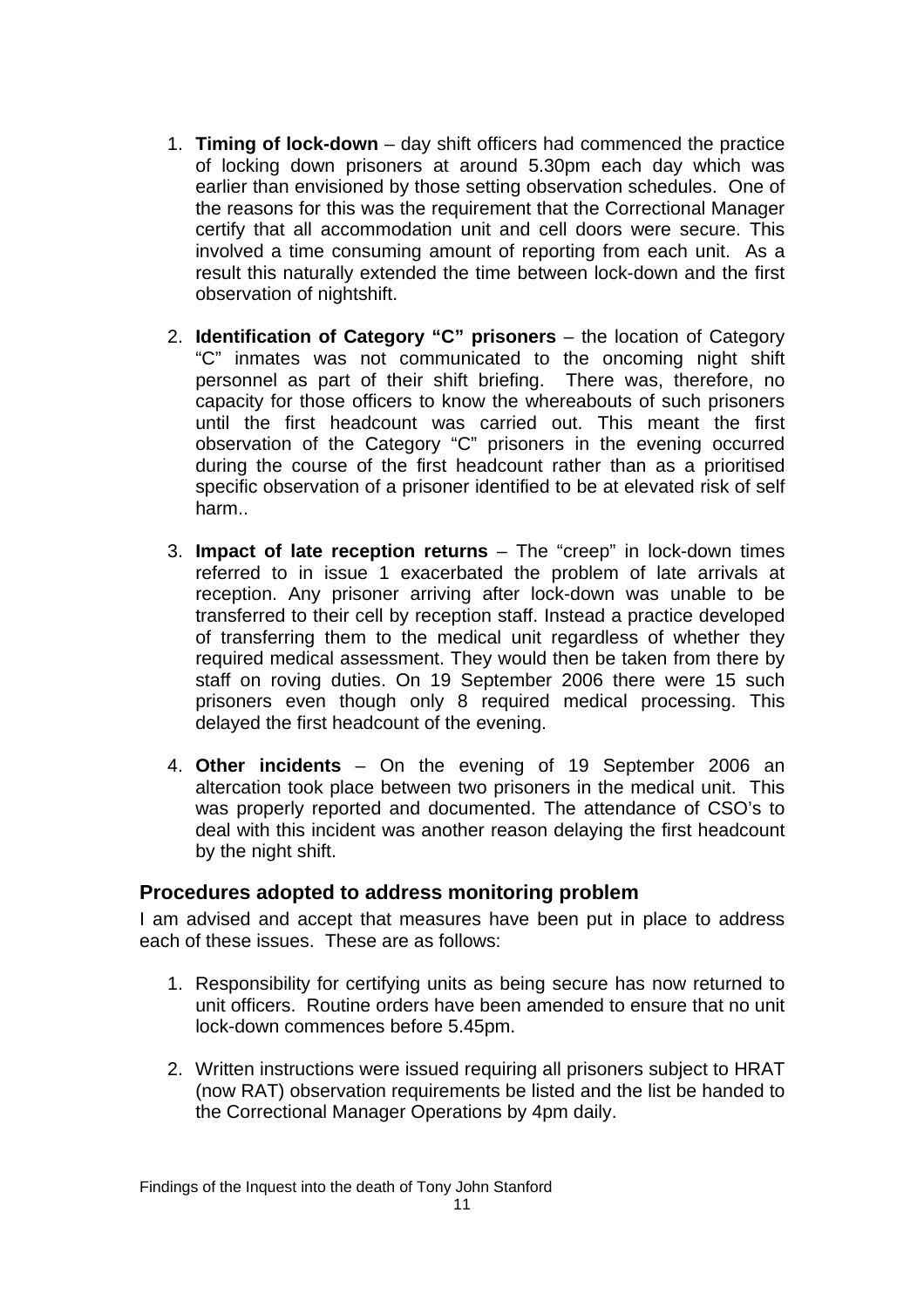3. From 21 – 25 September 2006 intensive compliance monitoring was carried out in relation to Category "C" prisoners. The result of this was it was felt necessary that such prisoners be located in one area. All prisoners subject to two-hourly observations were, therefore, returned to Unit W1 where they were able to be effectively observed.

This practice is at odds with the reintegration rationale for placing prisoners in Category "C". I am advised the current situation in regards to prisoners under two-hourly observations is they integrate in other accommodation units during the day but return to Unit W1 to facilitate observations overnight. If Unit W1 is full, then prisoners categorised as requiring two hourly observations will be accommodated overnight in the medical unit where there is constant CCTV surveillance.

- 4. Arrangements were made for reception to be open where necessary on night shift and extra staff deployed in the reception area. This allows more prisoners to be held in that area and only escorted to the medical unit when necessary for medical assessment. This in turn reduces the operational requirements on "roving" CSO's in the initial stages of the night shift.
- 5 Dedicated staff is assigned to perform the required observations as their primary role. These observations are enforced and reviewed by management. Variation of assessment levels other than by the RAT can only be exercised by the General Manager or similar level. CCTV monitoring occurs in Unit W1 with an officer tasked to constantly monitor the split screen footage of the block.
- 6 Inspection of cells previously occurred on a random basis so that each cell was inspected at least once per month. The General Manager Mr Howden confirmed cells occupied by prisoners assessed as being at risk of self harm or suicide are searched daily as are the prisoners. The manner of the search is specified by orders to ensure thoroughness.
- 7 Inspection of shelf units was organised by a special audit to ensure there were no other shelves in W Block with holes in them or defects which could be utilised by a prisoner to create a hanging point.<sup>[4](#page-13-0)</sup>

It is noted when a prisoner is deemed in need of protection as well as being at risk of self harm then particular arrangements are made to accommodate these issues.

<span id="page-13-0"></span> 4 Exhibit C6

Findings of the Inquest into the death of Tony John Stanford